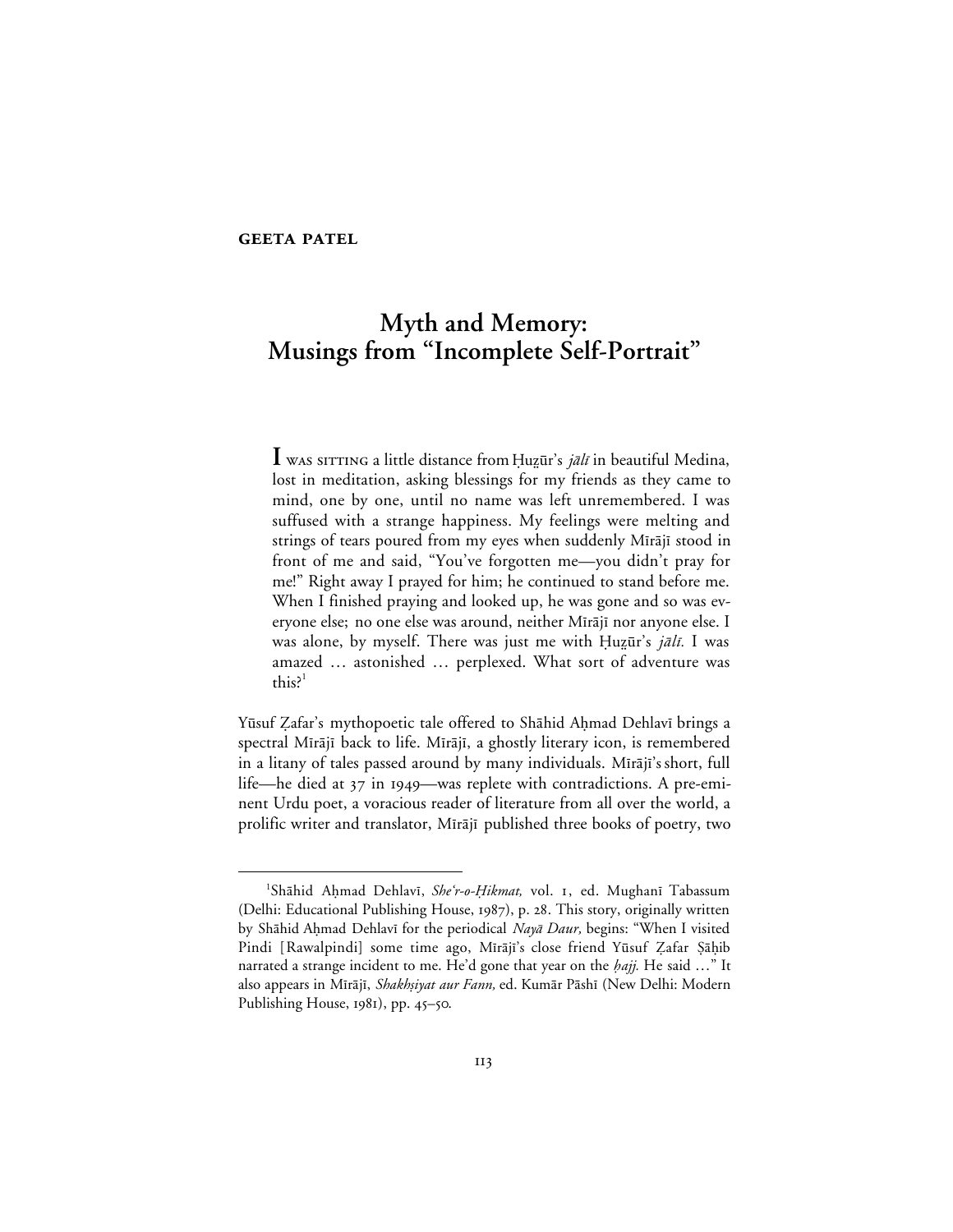#### 114 • THE ANNUAL OF URDU STUDIES

of essays, as well as numerous poems and short prose commentaries on literature in journals all over the Subcontinent. He started his career as the poetry editor of the Lahore magazine of arts and letters Adabī Dunyā (Literary World), and soon became the hub of a vital literary scene. But Mīrājī's career and memory are marred by stories of his drinking and supposedly seamy sexual habits. The complex registers of his large poetic oeuvre were almost overshadowed by readings that focused entirely on prurient sexuality. By the time he died on 2 November, while being given electroshock therapy in Bombay Hospital, Mīrājī had largely been ostracized by his compatriots; no one but his pall bearers attended his funeral. Mīrājī's grave in the Marine Lines Graveyard, unmarked by a gravestone, embodied the loss of memory that haunted even close friends of his like Yūsuf Zafar, who, as he recalled the names of other friends at Medina, had forgotten Mīrājī. Recent collections of Mīrājī's works like the one in which Zafar's memorial was printed, have begun the task of recuperating the poet, recreating his work and life in all its colorful, sometimes contradictory, detail.

## **Stories from a Childhood**

Zainab Bēgam traveled a long distance from where her husband was stationed in Kathiawar, Gujarat, to give birth in his family home in Lahore. At five A.M. on 25 May 1912, Şanā'ullāh Dār—Mīrājī—was born, the eldest child of his father Munshī Mehtābud-dīn Dār's second wife, Zainab Bēgam, whom the Munshī had married in 1910, shortly after the death of his first wife, Husain Bēgam. Mīrājī had two older half-brothers, Muḥammad 'At̪ā'ullāh and Muḥammad 'Ināyat'ullāh; and while growing up he was closer to them than to his six younger siblings, two of whom died at an early age.

Zainab Bēgam remained in the large multi-family home with her new son for fifteen months before rejoining her husband in Godhra, Kathiawar, where he had been relocated during her absence. Mīrājī's father was an assistant engineer with the British Indian Railway System; he moved his growing family with him when he was transferred to new posts, which included stations in Bindhiyachal and Halol in Kathiawar, Kohistan in Baluchistan, and Sukkur and Karachi in Sindh. Although very little information is available on this period of Mīrājī's childhood,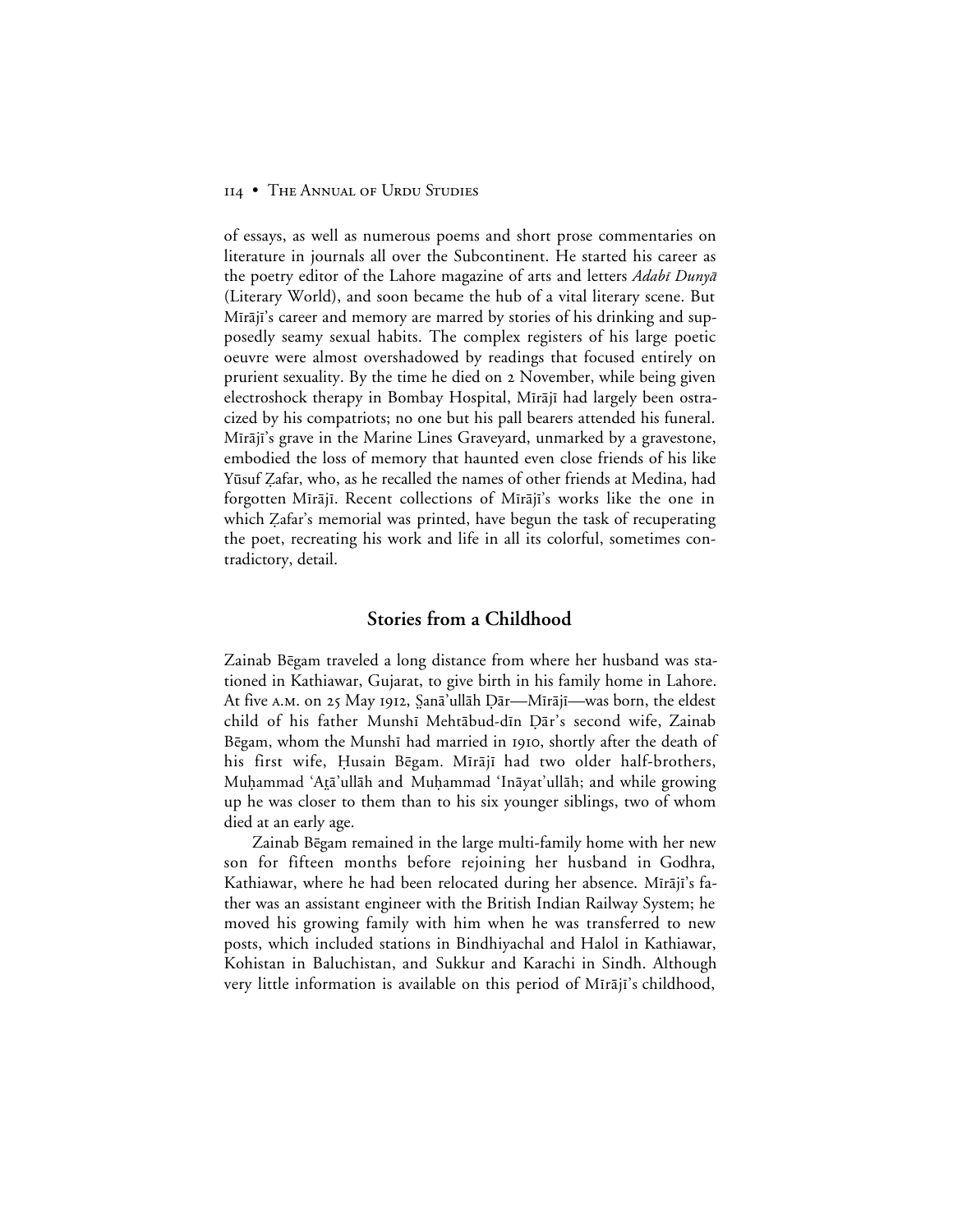one piece that does provide details is his autobiographical article, "Nā-Mukammal Self-Pōrṭarēṭ" (Incomplete Self-Portrait),<sup>2</sup> which focuses primarily on Halol, where the family moved when he was six and had just started school. Halol was the site of all Mīrājī's early memories of a "normal" childhood, playing the kinds of games that children of British and Indian civil servants who lived in remote rural areas often played: "aping" the activities of their parents and friends.

During that time, Munshī Mehtābud-dīn directed two plays he had written in response to a severe famine in Gujarat, staging them to raise money for famine relief. Writing about "formative" events in his brother's life, Muhammad 'Atā'ullāh said that this was their family's first excursion into the world of the arts.

## **Scenes from an "Incomplete Self-Portrait"**

The autobiographical "Incomplete Self-Portrait" evokes Mīrājī's earliest childhood memories, which he used to explore and explain the timbre of his adult excursions into sexuality, in both his life and his poetry. Sexuality was for him an important component of the life of every person, and was not to be confused with a moralizing message. He was aware that his work was thought of by many as primarily sexual, but he felt strongly that sexuality could not be isolated from other aspects of a person's life, that indeed it was part of the complicated pattern of life and could be neither ignored nor excessively highlighted.<sup>3</sup> The critical pieces he wrote exploring poetry, facets of his life, and diverse literary traditions weave sexuality with other threads: community behaviors, social expectations, histories of literary production, and discussions of aesthetics.

"Self-Portrait" locates his early encounters with sexual pleasure in the games he played during his period in Halol; it provides an unusual look into his own primal scenes of sexuality. For instance, young Şanā'ullāh's moralizing response to sexual and scatological scenes (they were "bad") presages some of Mīrājī's later discussions on the moral ambivalence with which sexuality and physical pleasure were treated by his contemporaries. Mīrājī felt that his desire for women, including the desire recorded in his poetry and in the gesture he made of adopting a woman's name, could be

 $\overline{a}$ <sup>2</sup>For which, see his *Shakhsiyat aur Fann*, pp. 45–50.

<sup>&</sup>lt;sup>3</sup>*Ibid.*, p. 45.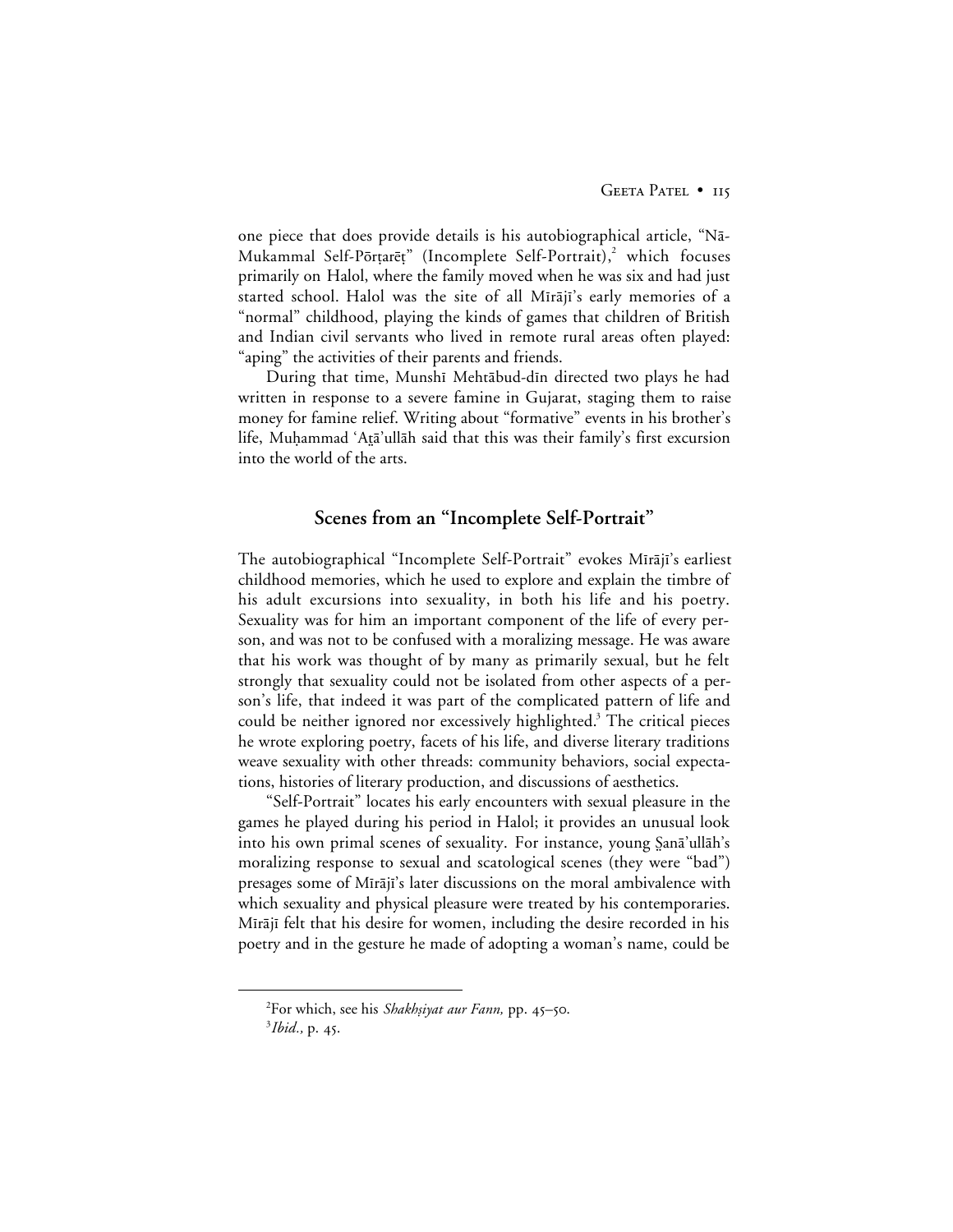#### 116 • THE ANNUAL OF URDU STUDIES

explored in his childhood fascinations with nature and with women's clothing.<sup>4</sup> His desire for women, according to him, was always thwarted, never realized. Mīrājī's lament echoes that of the poet-lover of classical Urdu poetry—insistently spurned, forever yearning, never satisfied. In "Nā-Mukammal Self-Pōrṭarēṭ," rather than establishing continuities between his poetic imagery and earlier poetic traditions ( $b<sup>h</sup>akti$ , Urdu *ghazal,* Sanskrit love poetry), he returns to the stories of his childhood to find precursors of his later imagery.

In his early work (poetry and prose), looking (*nazar*) was the mode through which Mīrājī explored sexuality. Held by his own accounts from physical consummation of his desire, Mīrājī moved towards several valences of looking, rather than literal touching, to articulate sexuality. Looking, when employed conventionally by him, expressed a desire for someone—desire that could be potentially realized or repulsed. In its less conventional sense, looking was used in lieu of physical union. Looking in this case replaced touching. When desire was consummated looking was marked by pleasure, and when repulsed, inflected with pain. But Mīrājī also wrote about the ways in which his expressions of desire (for an object or for its own consummation), rather than attaching to a woman's body, were routed through obsessive descriptions of scenery, weather and clothing. Thus, when looking was the form that "touch"—contact or consummation—effectively took, desire could be seen as twice removed from body-to-body contact: first, by touching through looking, and second, by transmuting bodies into natural and sartorial images.

Scenes from Mīrājī's childhood gave him the language through which his sexuality as an adult found its expression. Halol was the site from which metaphors for the luxuriant "thick, dense" seductive pleasure of looking emanate, while Sindh, with its hot, barren topography, provided him with the language to describe the desiccation and dryness of the pain produced when desire is thwarted.

The translated pieces excerpted here from "Incomplete Self-Portrait" are important precisely because they carry into standard prose form fragments of images from Mīrājī's prose poetry. These scenes provide a rarely seen frame for reading Mīrājī's sexual poetry. In their delicacy they allow for an understanding of the sexual undertones of some of his lyrics markedly different from the more overt "pathological" connections some critics have drawn between Mīrājī's sexual "habits" as an adult and his

 $\overline{4}$ <sup>4</sup>Ibid., pp. 45, 47.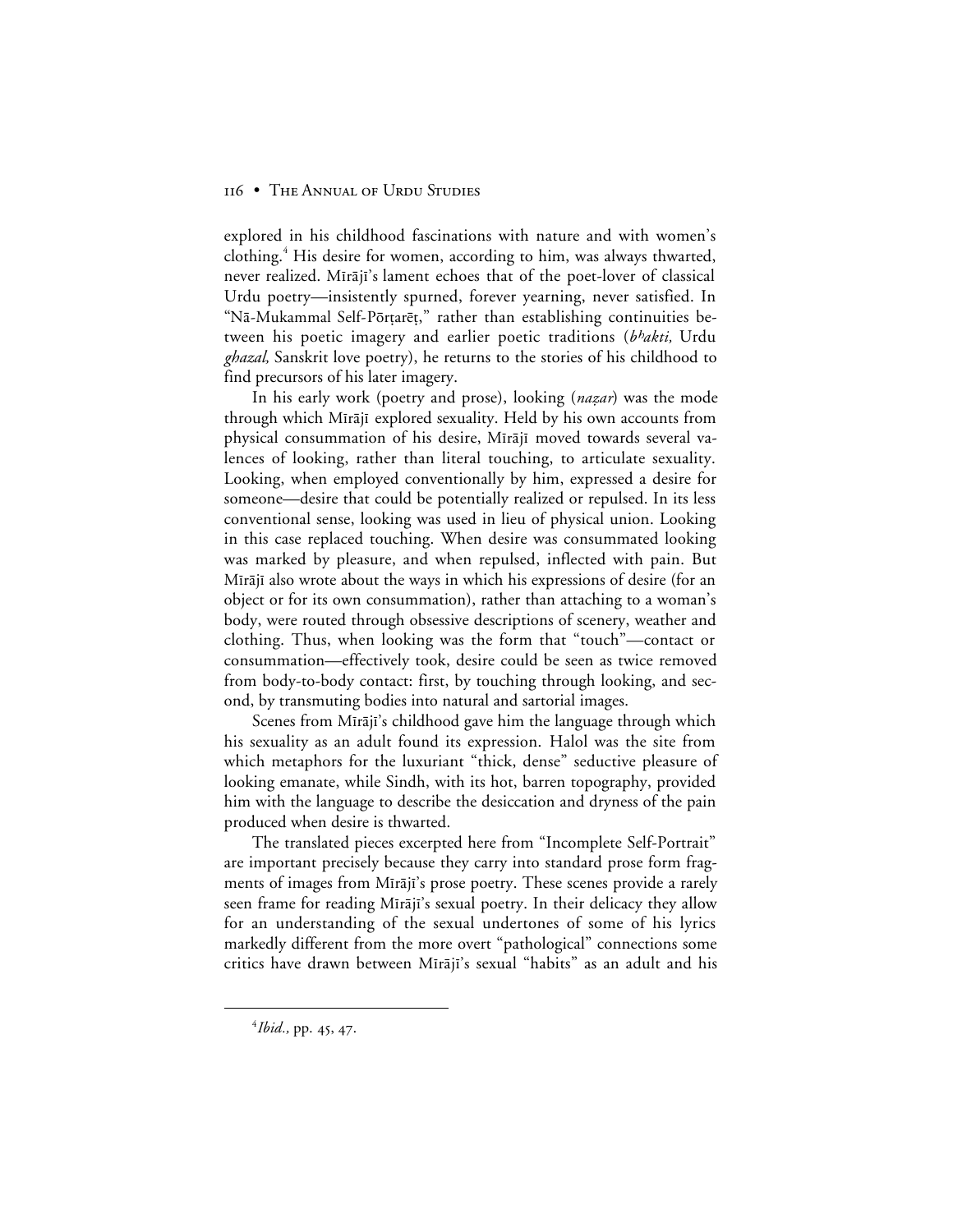synaesthetic, sensuous, diffuse writing.

• •

## **Scene One Early Encounters Halol Games**

Whenever the English engineer visited [Halol] on his rounds [of railway stations], a hunt was arranged for his entertainment. Children, because they are the tiny descendants of monkeys, ape their parents. So, our childhood games also included hunting. The Railway ∆≥k Bungalow was a short distance from our house. This is a description of a particular incident that occurred when the engineer was visiting [us] on his rounds. His son and daughter strolled with my sister, me, and the two sons of our household servants over to the rambling garden [of the Dāk Bungalow] to play. Our other companions, the son and daughter of the Bungalow's watchman, were assembled there. The Bhil tribe lives in that area [Halol]. Having graduated from an agricultural livelihood, they are now skilled at pillaging and stealing, as well as driving or beating for game. In that kind of hunting, people sit high up on a raised platform (mačān) and a line of Bhils flushes animals out [of the forest] with many different noises, surrounds them, and drives them towards the platform. We, too, played at driving game in the ∆≥k Bungalow [garden]. We had designated a tree our "raised platform." The engineer's son and I, pretending to be the Bhils, had wandered away [to find game]. Just then, the servant's daughter ran towards us, and yelled out that Jamunā was a very bad girl—she was sitting in a tree and peeing. I, well versed in the set of rules that ordered my family's behavior, also thought of the act as "bad." However the sensual specialness of that event has since stamped itself on my consciousness. I have just begun to understand the tangled effects of that sensual experience. But at the time, the experience had not only an exotic, provocative seductiveness, but a sense of harmony with nature (as well as carrying a profound moral ambivalence).<sup>5</sup>

 $rac{1}{5}$  $<sup>5</sup>Ibid., p. 46.$ </sup>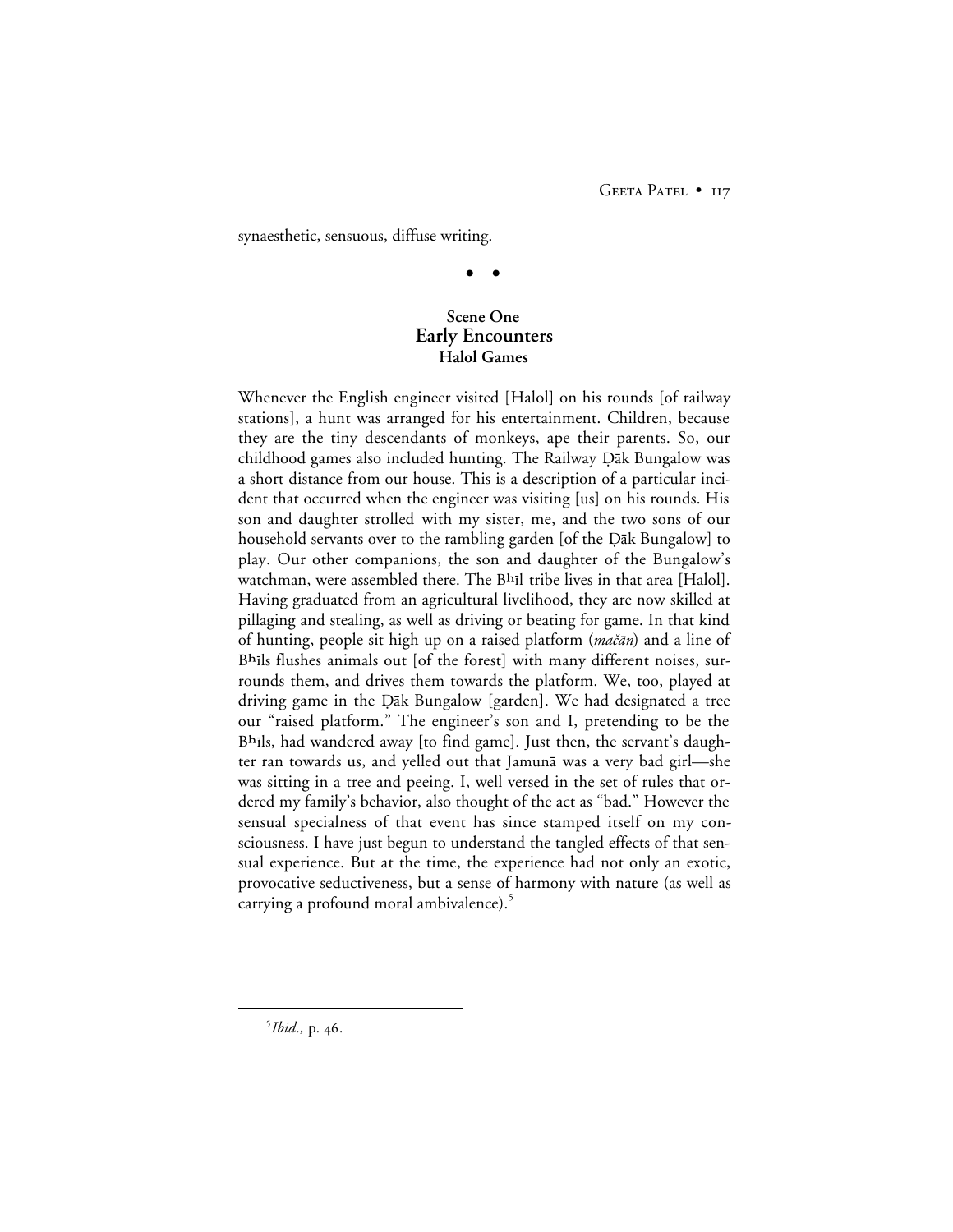118 • THE ANNUAL OF URDU STUDIES

## **Scene Two Luxuriant Metaphors The Mountain Outside My Window in Halol**

We lived near the famous ancient site of Champaner. The mountain of Pavgadh was four or five miles away. There was a Kālī temple at its summit. We could see the mountain from our courtyard. I've written a line: "Who is responsible for the blue mystery of the mountain?" Though the mountain looked as if it was close by, it held a deep indigo mysteriousness for me—the kind of secret whose allure leaves a profound impression on one's mind.

The monsoons lasted for quite a few months in those areas, and for a large portion of the year the sight of the mountain veiled in the smokiness of the rain held a special enchantment.<sup>6</sup> In my imagination the rivers, draped randomly over the mountain's smoothness, turned into chalk streaks. Their sensual and sexual significance has recently become clear to me. The special characteristic of that region was the profusion of snakes [that appeared] during the monsoons. For a child, the dangerousness of snakes was not as significant as their seductiveness which, like the story of Adam and Eve, snared men's imaginations. These were the important images [for me]—the mountain's smokiness, flowing streams, and colorful snakes.<sup>7</sup>

## **Scene Three First Flickers of Desire**

This is a story from the time in my life when I had first begun to feel flickers of physical desire. We had just been transferred to new place near Multan. Our neighbor, the stationmaster's daughter, brought over a welcoming gift for us. A plate was balanced in her right hand and, holding open the reed mat blinds that covered the door with her left hand, she walked into the room. I was by the door, sitting in a comfortable armchair, reading a book. As she stepped over the threshold and looked around, she realized that I was the only person in the room. When she asked me, I gestured towards the inner room, letting her know that the

 <sup>6</sup> <sup>6</sup>I am indebted to Kath Weston for helping me translate this line.

<sup>&</sup>lt;sup>7</sup>Mīrājī, *op. cit.*, p. 46.